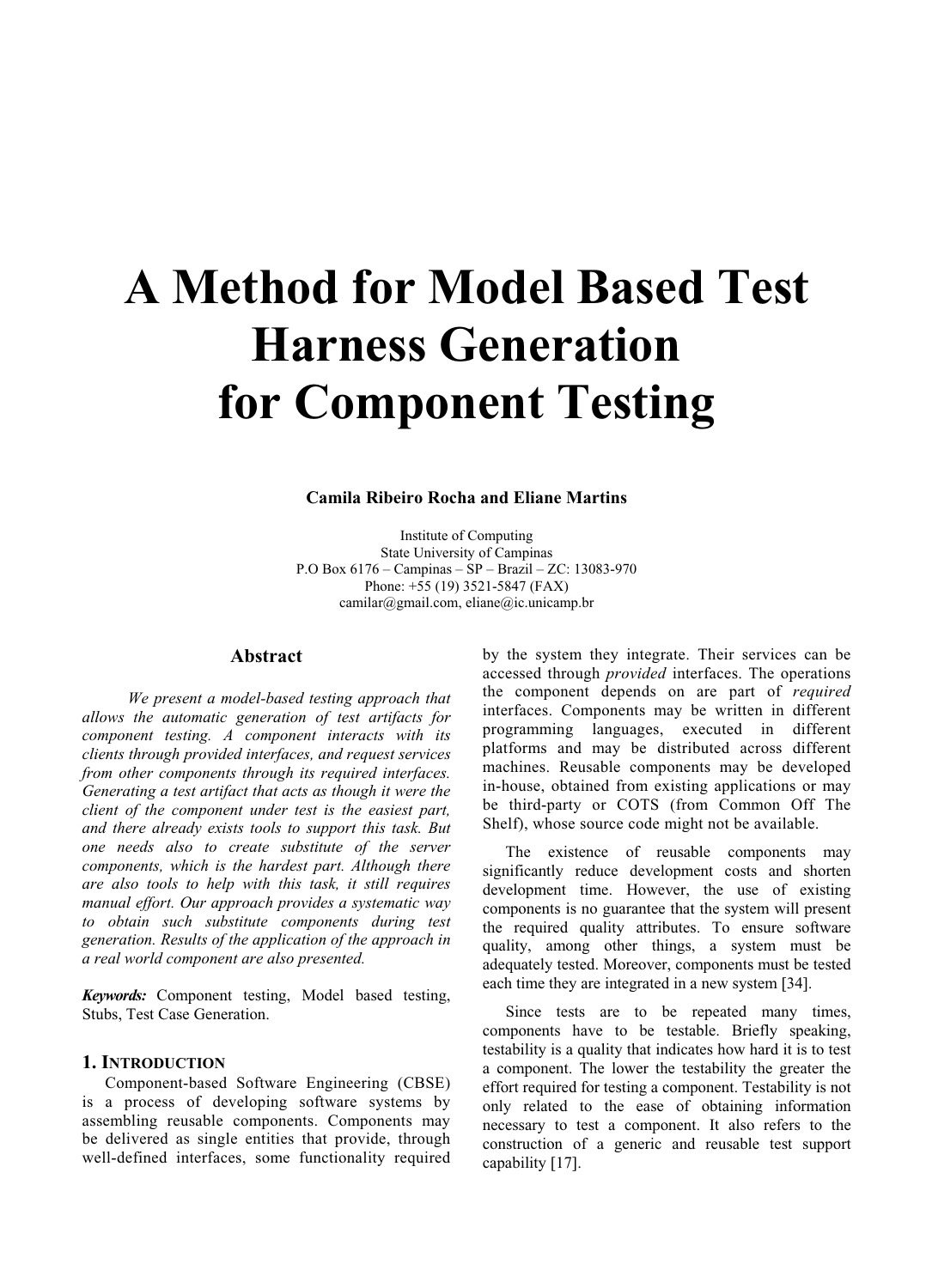Test support capabilities comprise, among other things, test case generation in a systematic manner, preferably with the use of tools [18, Ch. 5]. Given the diversity of languages and technologies used in component development, the construction of this support is still a challenge.

Also important is a systematic way to create and maintain test artifacts such as test drivers and stubs. A test driver is a client of the component under test (CUT) exercising the functions of the provided interface. A stub, on the other hand, replaces components that are required by the CUT. Given that test case generation is still predominantly a manual task, the same is true for test artifacts creation, especially the stubs, which are created in an ad-hoc manner and are generally component specific. When component modifications are frequent during development, as is the case in incremental development, this ad-hoc approach is very expensive and inefficient.

In a previous work we focused on the construction of a testable component [30]. In this paper our interest lies in the systematic creation of test cases and test harness (test driver and stubs) for the testable component. We propose a method for test case generation based on UML models. One advantage of the model driven approach is the possibility to automate test case generation. Another advantage is that test cases can be developed, as well as test harness, as soon as the component behavior is specified, which allows their design and specification to occur in parallel to the component implementation.

There are various approaches for test case generation from UML models, for example [4, 9, 14]. However, they do not focus on test stubs generation; on the contrary, the overall recommendation is that they should be avoided or reduced to a minimum [8], [10]. However, there are some situations where stubs are unavoidable. For example, in test-driven development [5], one first writes the tests and then writes the code that implements the tested scenarios, the required external components may not be available yet. Another situation is testing exception handling mechanisms, for faulty situations are often hard to simulate.

In this study we present how to generate test cases and the stubs necessary to run them to completion, from UML activity diagrams, that models the component under test behavior. The model represents both normal and exceptional behaviors, allowing test case generation for exception handling mechanisms.

The test generation method presented here is part of MDCE+ (Methodology for the Definition of Exception Behavior) [12], a development process for componentbased systems which aims at building fault-tolerant, testable components. Besides test generation, MDCE+ also includes guidelines for component testability improvement. It is worth noting that our approach can be used either by the component provider or by its users since the model from which test cases are derived does not contain any internal details about the component.

The rest of the paper is organized as follows: Section 2 explains the concepts of test harness, especially test cases and stubs. Section 3 briefly describes the system used in the examples in this paper. Section 4 describes the steps to define component's behavior Activity Diagram and to generate test cases and stubs, detailing each phase. Section 5 presents an evaluation of the proposed method, describing a case study and its results. Section 6 compares our proposal with previous work on test case generation and stubs implementation. Section 7 concludes the paper and proposes future work.

## **2. TEST HARNESS DESIGN**

A test harness is a system that supports automated testing. Among the capabilities a test harness provides, we may mention test environment setup, test execution, result logging and analysis [8, Ch 19.1]. The implementation under test may be a single class or procedure, a subsystem or an entire application.

The main elements of a test harness are drivers and stubs, which replace the clients and the servers of the CUT, respectively.

The *driver* coordinates test execution, performing several services [6, Ch 13.6]: it initializes test cases, interacts with the CUT by sending it test inputs and collecting the outcomes, verifies whether the tests covered required objectives, and reports failed test cases. Test cases can be composed into *test suites*, a collection of test cases that serves a particular test objective. When a test suite is executed, all of its test cases are run. Test execution results can be stored in a test log. The driver also controls the test suite execution.

Nowadays there are a number of tools available to support driver construction based on the CUT's provided interface. The well-known JUnit<sup>1</sup>, from Beck and Gamma, which provides a framework and a tool for unit testing of Java programs, is an example. In Maricks page<sup>2</sup> there are links to commercial and open source test drivers. Also, Robert Binder's book provides various patterns for the design of drivers for object oriented testing [8, Ch. 19.4].

<sup>1</sup> http://www.junit.org

<sup>2</sup> http://www.testingcraft.com/automation-code-interface.html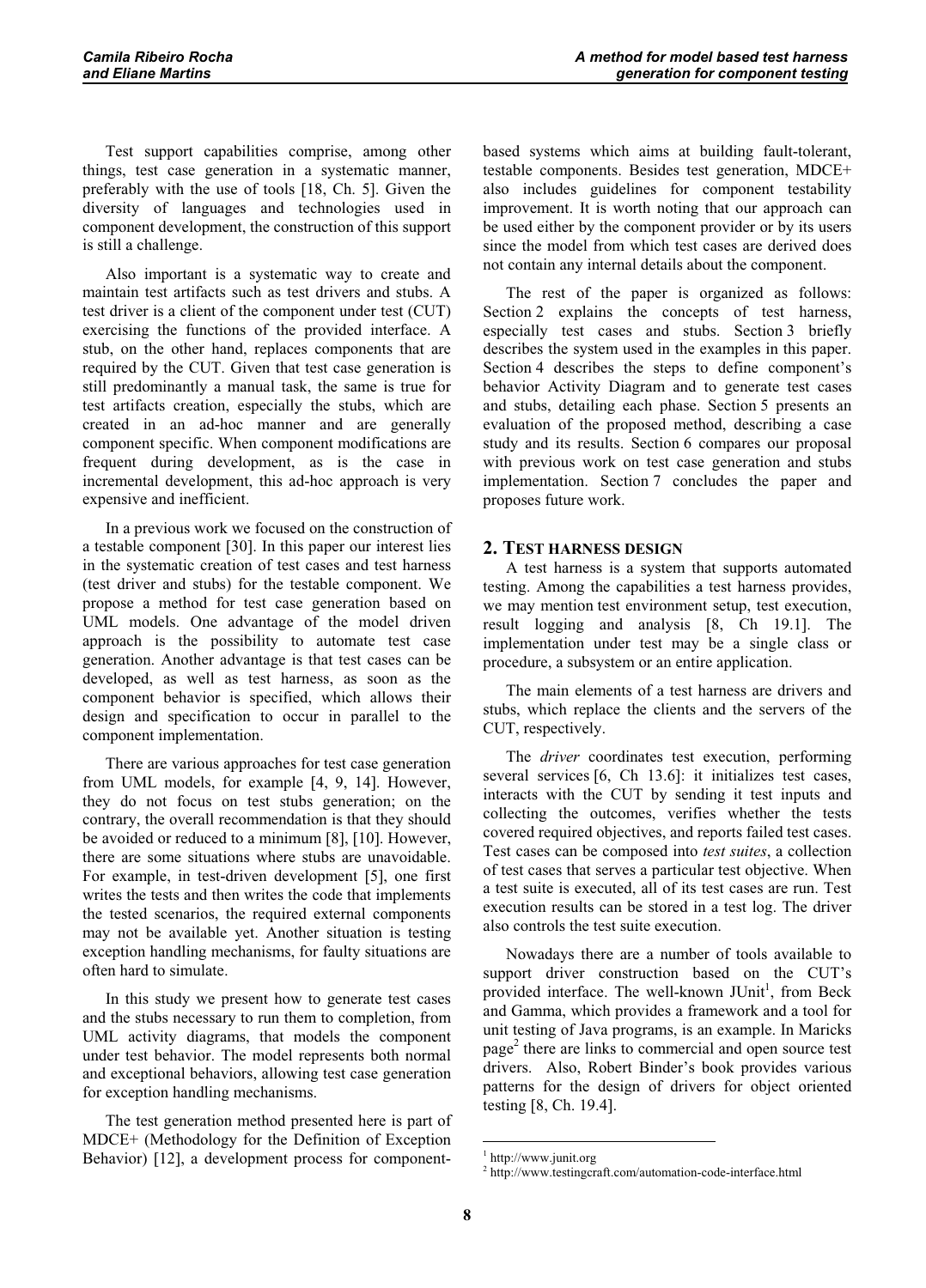It may happen that the CUT depends on components that cannot be used during test case execution. In this case, these components can be replaced by others that do not behave as the real one, but offer the same interfaces.

There are various reasons to replace a real required component, designated here as a server component, by a substitute [8, Ch. 19.3; 25]:

- the server component is not available, either because it has not been developed or integrated with the CUT yet. This situation may happen during unit testing or incremental integration testing.
- the server component does not return the results required by the test case or would cause undesirable side effects.
- some parts of the CUT remain untested due to the inability to control its *indirect inputs*. An indirect input is data returned by a server component that affects the CUT behavior.
- - CUT's outcomes that affect its servers, but are not seen through its interface. These are designated as *indirect outputs*, and may be messages sent through a communication media, for example.
- a test case would take too long to run when a real server is used such that it is more interesting to use a substitute component to allow tests to run more quickly.

The use of substitute components is not simple. First of all, they are generally produced by hand; therefore, time and effort to construct them is non negligible. The same being true with their maintenance, as they are too many, since they are test case specific. Besides, when the interface of a real server component changes often, their corresponding substitute must also be modified accordingly. Also, the CUT, in some cases, can no longer be treated as a black box, as one may have to know the call sequences within its operations [32]. This may be a problem when testing COTS, whose source code may not be available. Another important point is that, since the real component behaves differently from its substitutes, it is recommended to reapply the tests to the CUT when it is integrated with its actual servers.

When creation of substitute components is unavoidable, their number should be reduced to a minimum, and various approaches exist with that purpose [10]. The substitutes should also have a minimal implementation to eliminate the introduction or propagation of errors, as well as to reduce the time for testing.

Two types of substitute components are commonly used: stubs and mocks [25]. A *stub* is used to provide indirect inputs required by a test case. A *mock*, or mock object [24], was proposed by the Extreme Programming (XP) community to unit testing of objects. Differently from stubs, which are language independent, mocks are intended for object-oriented languages. Another difference is that mocks not only provide indirect inputs to the CUT, but also verify whether the indirect outputs produced by the CUT are as expected [15]. In this text, since we are considering component testing, and we do not make any assumption about component source code, we are concerned with stubs, although we use objectoriented design to represent them. So, from now on, we use the term stub to designate a substitute component.

There are a number of ways to design stubs. A stub may be hard-coded or configurable [25]; the latter case, configuration consists in providing the values to be returned, and is performed during test setup. Stubs may be built either *statically* or *dynamically*. A static stub is created, compiled and linked with component under test before test starts [32]. Dynamic stubs are generated at run time, using mechanisms such as runtime reflection. This kind of approach is especially useful when neither source code nor component behavior models are provided.

The literature also presents several patterns for stub design and implementation. For example, R. Binder proposes two patterns: the server and the proxy stub [8, Ch. 19.3]. The *server stub* completely replaces the real component, whereas the *proxy stub* can delegate services to the real object. Also, S. Gorst proposes various idioms to implement stubs, such as the responder and the saboteur stub [19]. The responder stub returns valid indirect inputs to the CUT, while the saboteur returns error conditions or exceptions. For an extensive presentation of patterns for stubs and mocks, G. Meszaros home page<sup>3</sup> is a good reference.

We propose a static, model based approach for stub generation. In this way, stubs are independent of implementation code since they are derived from a behavior model of the CUT. The objective is also to reduce the effort to generate the stubs, since they can be produced automatically. In case server components interfaces change, only the model is modified, also reducing stub maintenance effort. Stubs can be produced at the same time as the test cases; in that way, it is easier to configure them to return specific values or exceptions according to the test case needs.

<sup>3</sup> http://xunitpatterns.com/Test\%20Double\%20Patterns.html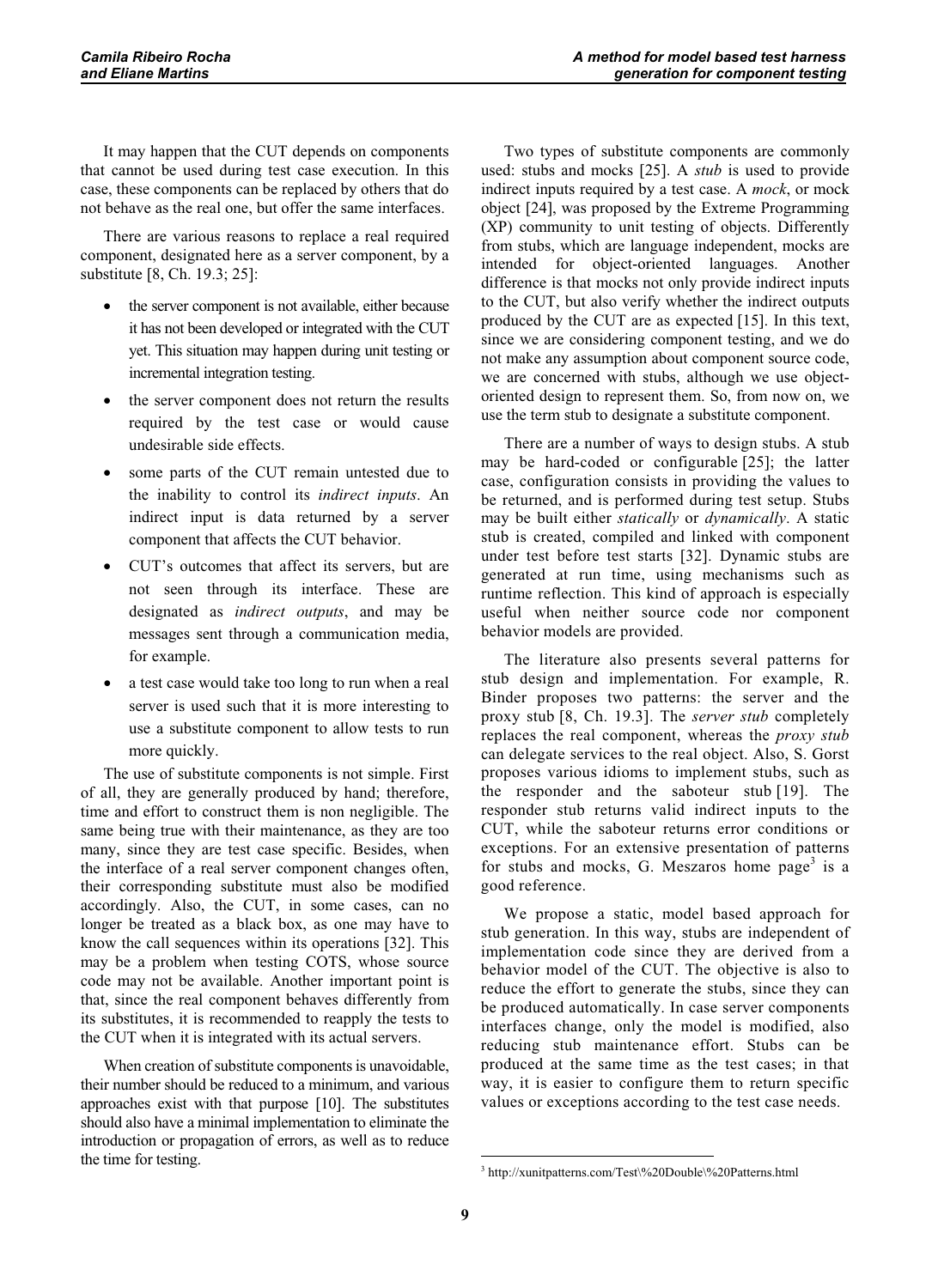## **3. EXAMPLE DESCRIPTION**

The remainder of this paper uses as example a steam boiler controller specification proposed in [2], which is part of a coal mine shaft. The implementation used was developed by Guerra [21] and is based on the C2 architectural style [33]. In C2, the system is structured in layers, where *requests* flow up the architecture and the corresponding responses (*notifications*) flow down.

The logical architecture of the system is illustrated in Figure 1, which is structured in four layers. Hardware<sup>4</sup> sensors and actuators compose Layer 4; they constitute the COTS components of the system. The layers are integrated through connectors (conn1*,* conn2 and conn3) responsible for message routing, broadcasting and filtering. According to the C2 architectural style, conn3 is considered a system boundary, as well as the BoilerController component (Layer 1), which is responsible for user interaction.



Figure 1: Steam boiler controller architecture.

We take as CUT the AirFlowController, responsible for periodically checking if airflow rates are stable and according to the specification, and adjusting the airflow if necessary. It also adjusts the coal feed rate when needed. This component was chosen because it has a great number of exception handling mechanisms, which is suitable to our purposes as the testing method we propose is aimed to test these mechanisms too.

## **4. A COMPONENT TESTING METHOD**

In this section we present the artifacts required and produced by our testing method, and how test harness, especially test stubs, are generated. One objective of the method is to use artifacts produced during MDCE+ development phases to exercise CUT's scenarios. MDCE+ is based on the UML Components method [13], and its main phases are:

- (i) *Requirement specification*: normal and exceptional scenarios are described as use cases;
- (ii) *Component identification*: provided interfaces are defined, and then grouped as normal or exceptional components;
- (iii) *Component interaction*: each operation in provided interfaces is analyzed in terms of required services, using Activity Diagrams to map the required operations;
- (iv) *Final component specification*: normal and exceptional interfaces are refactored in order to reduce the number of interfaces; an Activity Diagram is defined for each provided interface, describing the execution flow of its operations based on requirements produced in phase (i);
- (v) *Provisioning*: components are selected (or individually implemented) and tested;
- (vi) *Assembling*: components are integrated and tested as a system.

Testing activities start mainly at the end of *Final Component Specification* phase (v), when component models reach stability. The method is intended for component unit testing and uses the models produced in earlier phases for test generation. The interactions specified in phase (iii) present an architectural view of the system, showing the interaction behavior among the components through their provided and required interfaces. The execution flow specified in phase (iv) defines CUT's usage scenarios.

In order to be usable in practice, MDCE+ is entirely based on UML, as UML is widely used. UML offers various notations to represent different aspects of a system. To represent system or component behavior, the most used models are the interaction diagrams, mainly the Sequence Diagram, which focus on messages between objects or components of the system; also, State Machines, which represent component behavior in terms of its states and transitions among them. We propose, for testing concerns, the use of Activity Diagrams (AD) to represent component behavior as well as component interaction. The reason is that AD allows representing sequences of execution of operations in a way that is closer to the control flow representation of programs, used in structural testing techniques. In this way, control flow analysis techniques can be used for test case generation purposes at the behavioral level.

The testing method includes the following steps: (i) convert the AD into a graph; (ii) select paths to exercise from this graph; (iii) specify the test cases corresponding

<sup>4</sup> In Guerras's work they were simulated by software.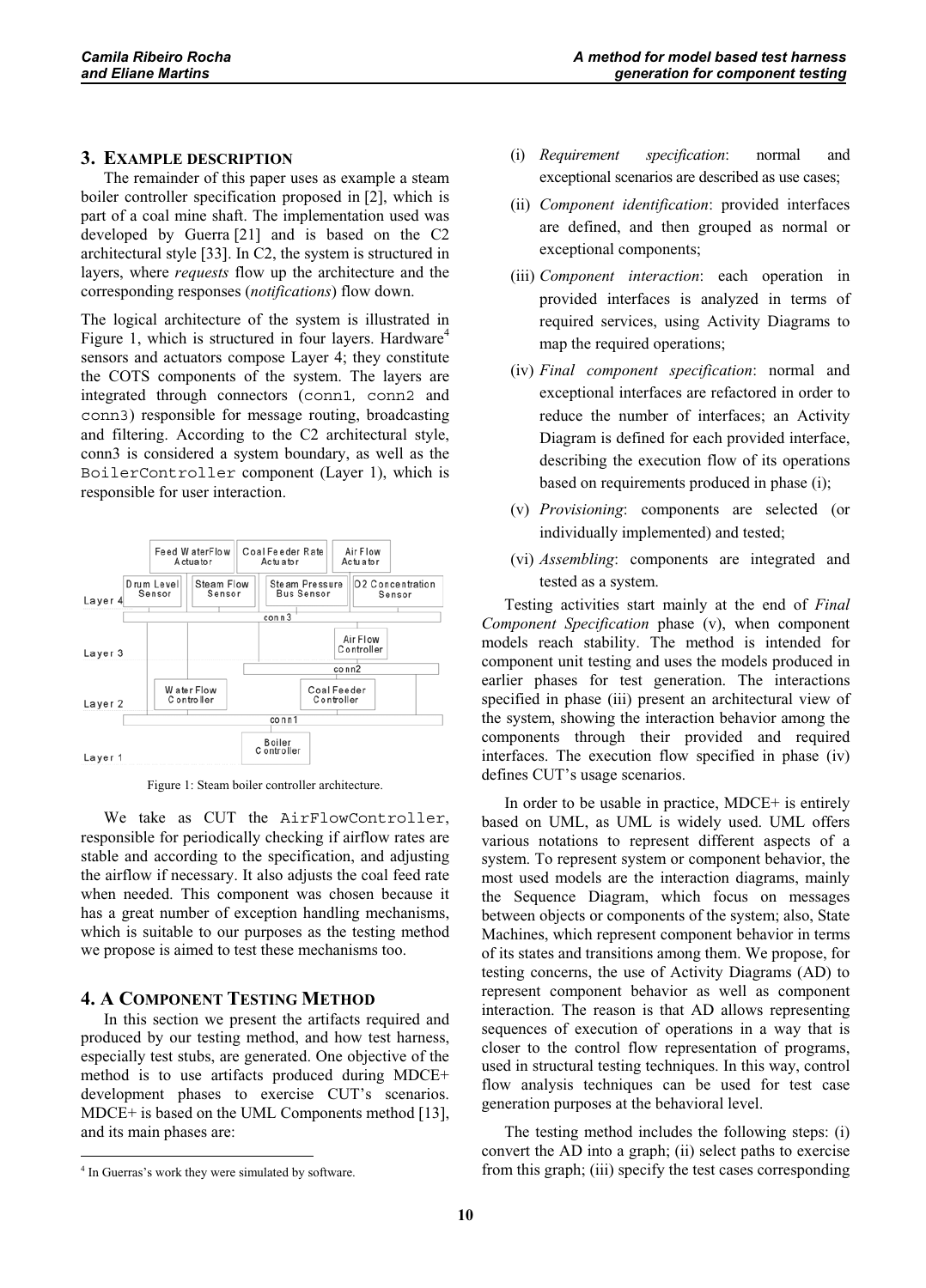to each selected path; (iv) identify data inputs needed to cause each scenario path to be taken; (v) implement the test cases in the programming language of choice. Figure 2 presents the artifacts used in each step.

Some steps of the method are being automated, such

as the graph generation from the set of Activity Diagrams, as well as test case generation [29]. In the following we give a brief presentation of the AD model that serves as test model; and we describe the steps of our test method.



Figure 2: Test artifacts used in each step of the proposed method.

#### **4.1. THE TEST MODEL**

The model used to represent CUT's behavior is the UML Activity Diagram (AD), a flowchart representing one or more threads of execution. The AD was chosen because it allows representing control flow between activities performed by a component in a form that is easy to use for both developers and testers. It is easy for developers because it is an evolution of flowchart diagrams, which have been used for years to specify functional design. From the tester's point of view, it allows control flow analysis, used for many years in structural testing, to be applied.

The AD we use for testing purposes is a subset of UML 2.0 [27], as it offers more resources than previous versions, especially with regard to the representation of exceptional behavior. The subset chosen allows the representation of actions and the control flow among them. Actions are points in the flow of an activity that executes a behavior. An operation is represented by a behavior, through its signature. An action can be decomposed into a complete diagram representing the next level of hierarchical behavior. Also, the interaction among components interfaces may be represented by the use of partitions.

For our testing method, control flow specifies sequential behavior: an action can only start execution after the preceding one has finished. Control flow among actions involves conditionals, loops and exception handling. Concurrency and object flow may be represented by AD's, but these are not covered for the moment.

We also assume that a component has a well defined interface clearly separated from the implementation. In this way, abstract test cases can be derived independently of implementation details.

The AD is then used in this study to specify only the external behavior of the component, in terms of its interface(s) operations and exceptions. Like in other related works [9, 14, 34], our approach also uses control flow to represent a component usage scenario, which corresponds to valid sequences of the operations of the component provided interfaces. The scenarios may be either normal or exceptional, since a component may throw exceptions to abort the current sequence of operations.

The first level of the hierarchy (main diagram) is produced during the MDCE+ *Final Specification* phase, and it is used mainly for test case generation. It represents the control flow of operations at the CUT's provided interface, that is, the component behavior as seen by its clients. Figure 3 contains the main diagram (MD) of the IAirFlowController interface, from the AirFlowController component (Section 3). In this diagram, the operation flow is as follows: (1) the setConfiguration() operation is called to set up the configuration of the CUT. Then, three different flows may happen: (2a) it may end exceptionally with InvalidConfigurationSetpoint raising, which is related to invalid parameters values of setConfiguration() operation; (2b) the setCoalFeederRate() operation may be called, which adjusts coal feeder rate valves; (2c) the timeStep() operation may be called, which calls monitoring operations. The execution flow ends after setCoalFeederRate() or timeStep() end, either normally or exceptionally. The flow of exception in UML 2.0 is represented by a lightning bolt line labeled with the exception type.

A provided operation may invoke a set of required operations as part of its execution. Differently from the approaches mentioned thus far, we use hierarchical decomposition to further describe the component external behavior. If a CUT provided operation requires an external service, the sequence of execution is represented by a decomposition in the AD hierarchy. The action that is decomposed is marked with a rakestyle symbol in the MD.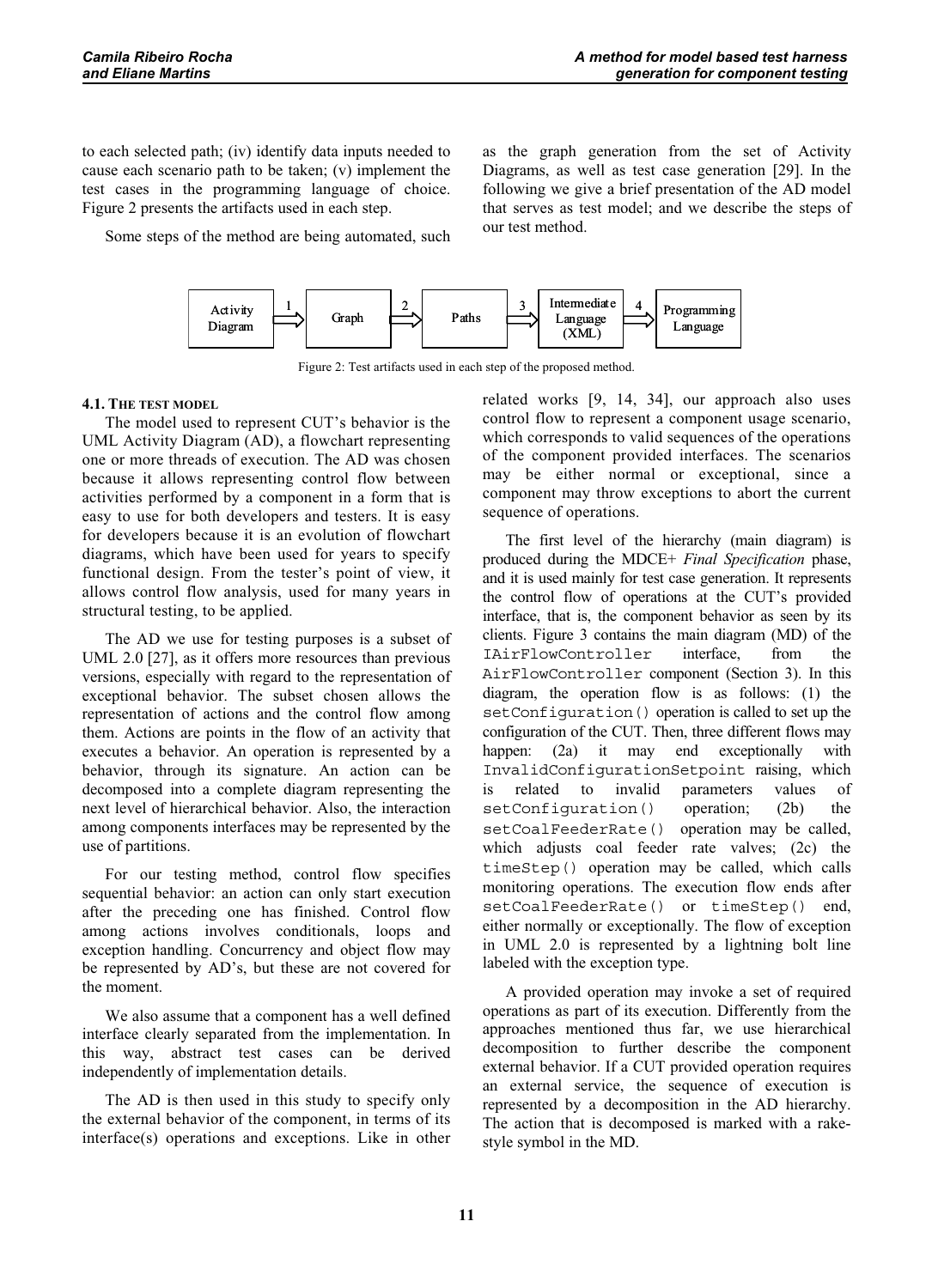

Figure 3: Main diagram of the IAirFlowController interface.

Some authors use a gray box approach to represent the behavior of an operation in terms of an UML interaction diagram, mainly, the Sequence Diagram (e.g. [9]). This approach is considered gray box since it represents details about how the component works in terms of objects that compose it. Our approach, on the other hand, is strictly black box as the behavior of an operation is specified in terms of a control flow representation with sequences, loops and alternatives, representing interactions with its required interfaces. No internal details about the component structure are used for that purpose, only the relationships between the required and provided operations. Therefore the hierarchy has only two levels, since the details about the required interfaces are not of interest for CUT testing purposes.

In this way, for each operation represented as structured activities in the first level, there is a second level diagram, which we designate as *operation interaction diagrams* (OID). Besides describing the interfaces required, the diagrams (MD and OID) also show the parameters of the operations.

These diagrams are recommended as part of MDCE+ *Component Interaction* phase. At this phase, some details about the exact operations may not be present, such as the exact parameters and their types. Such information must be complemented at the end of the *Provisioning* phase, where the real components are eventually known.

An OID is created as an activity. This activity may contain formal input and output parameters. Formal input parameters can be checked according to the operation precondition. The output parameters, on the other hand, may be normal or exceptional data, and they can be checked against the operation postconditions. All end nodes in the interaction diagram can be mapped to flows in the MD.

Figure 4 presents the OID of the setCoalFeederRate() operation from the IAirFlowController interface. The interaction flow begins with the checking of the operation precondition, represented by guards on the input parameter, C\_fr. If the guard is not satisfied  $(C_f r < 0 \text{ or } C_f r > 1)$ , the InvalidCoalFeederRate exception is raised and the execution of setCoalFeederRate() ends. Otherwise, the execution flow continues, which leads to the invocation of required operations: (1) check\_oscillate(), from the OscillatorChecker interface (omitted in Figure 1), which is responsible for checking whether oscillating variables revert to a stable state; (2) controlInputA $($ ), from the PIDController interface (omitted in Figure 1), which calculates the value to be passed to AirFlowActuator; (3) setAirFlow(), from AirFlowActuator interface, which sets the air flow rate value.

As mentioned previously, an operation flow may either terminate with success or with an exception. For example, in Figure 4, if check\_oscillate() returns true (first invocation), the result is considered invalid and, consequently, the CoalFeederRatingException is raised. Otherwise, the execution flow continues. A similar behavior is modeled for controlInputA() and check oscillate() (second invocation). SetAirFlow() does not raise any exception and when it terminates it also ends the execution flow of setCoalFeedRate().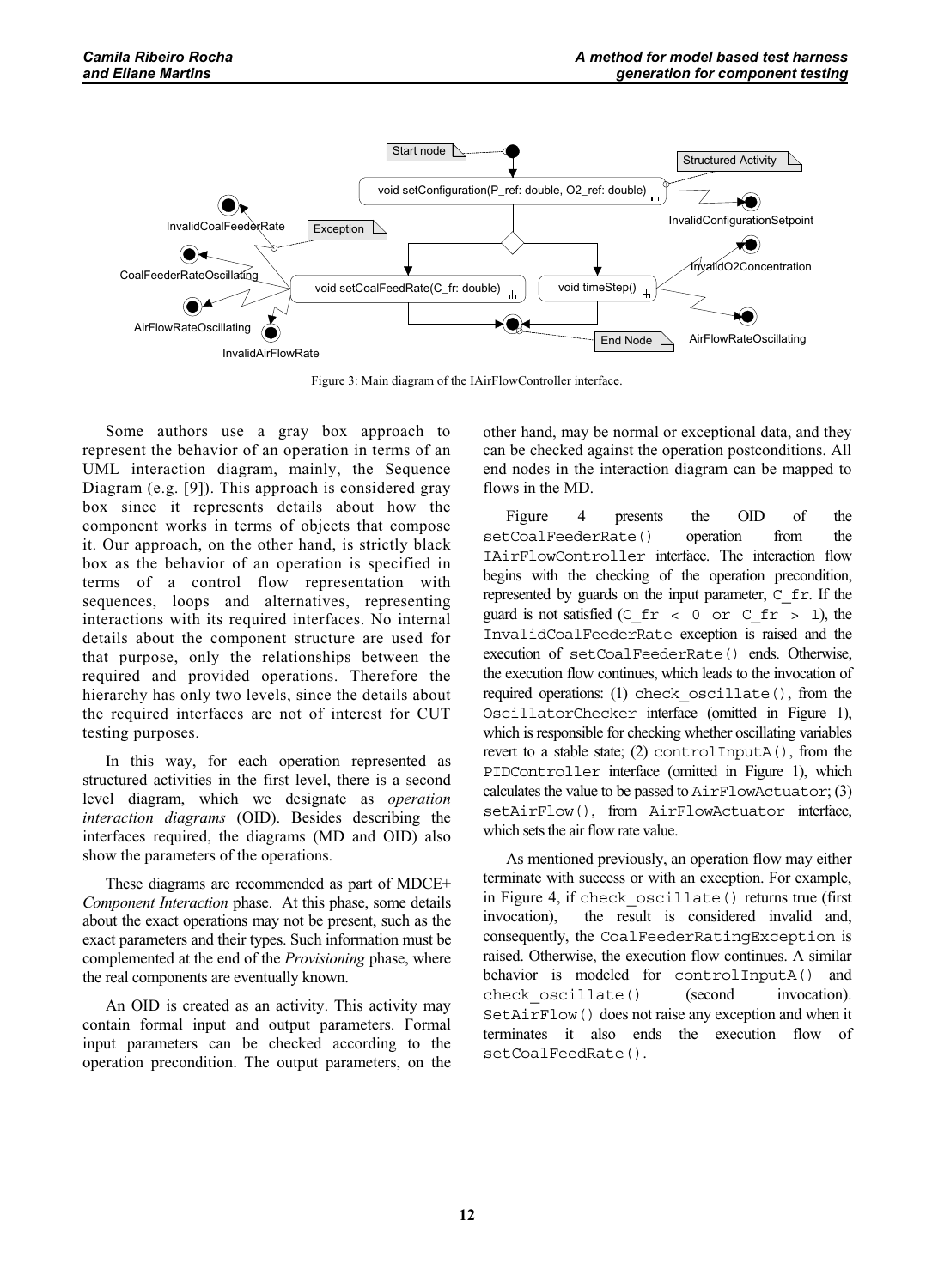

Figure 4: Operation detail diagram of setCoalFeederRate operation.

#### **4.2. DERIVING THE CONTROL FLOW GRAPH**

Given that the Activity Diagram in our method represents the control flow among component's operations, its conversion to a control flow graph (CFG) is straightforward. A CFG represents the control flow relation that exists in a program, where nodes represent statements and a directed edge form a node *s* to a node *t* represents that *t* could follow *s* in some execution of the program.

In fact, since we are also concerned with exceptional behavior, we adapted the CFG as proposed by [31] to the context of model based testing. In their work, they define how to represent control flow caused by exception handling constructs, based on Java language features. We highlight two factors here: (i) since we are considering a higher level of abstraction than implementation level, the exception model used here is simpler than the one presented in the aforementioned reference; (ii) the exceptions in this level of abstraction may not correspond to the implemented ones. A refinement is necessary to associate these specification exceptions with the implemented ones, but this is out of the scope of this text.

 Sinha et al. [31] also proposed an Interprocedural Control Flow Graph (ICFG) to represent the interactions of procedures within a program. In our case, the ICFG combines the CFGs corresponding to the MD and each OID. In the following we describe how to construct the CFG and then how to generate the ICFG.

The CFG contains several types of nodes to represent different AD nodes, as well as edges corresponding to each edge in the AD. Table 1 contains the mapping between AD and CFG elements for MD and OIDs. Edges are common for both diagrams. Column "Symbol" contains the symbol used in the ICDG presented. For the sake of space, some of the nodes have different labels as Symbols.

The ICFG is constructed by connecting the MD and the OID together. Each call node in the main CFG is connected to an entry node of the CFG that contains the same label. The edges connecting them are called *call edges*. Return nodes of called operations are connected to corresponding return nodes in the main CFG by *return edges*.

Figure 5 presents the ICFG for the IAirFlowController interface, whose main and interaction ADs are presented in Figures 3 and 4, respectively. For simplicity reasons, only the CFG of the setCoalFeederRate() operation is represented. SetCoalFeederRate() node in the MD is represented by a call node which is linked by a call edge to the entry node in the CFG corresponding to its OID. The exit nodes in this diagram are connected by return edges to the corresponding return nodes in the main diagram. Although the CFGs for setConfiguration() and timeStep() are omitted, their corresponding call node and return nodes, with the exceptional return edges, are represented in order to complete the graph.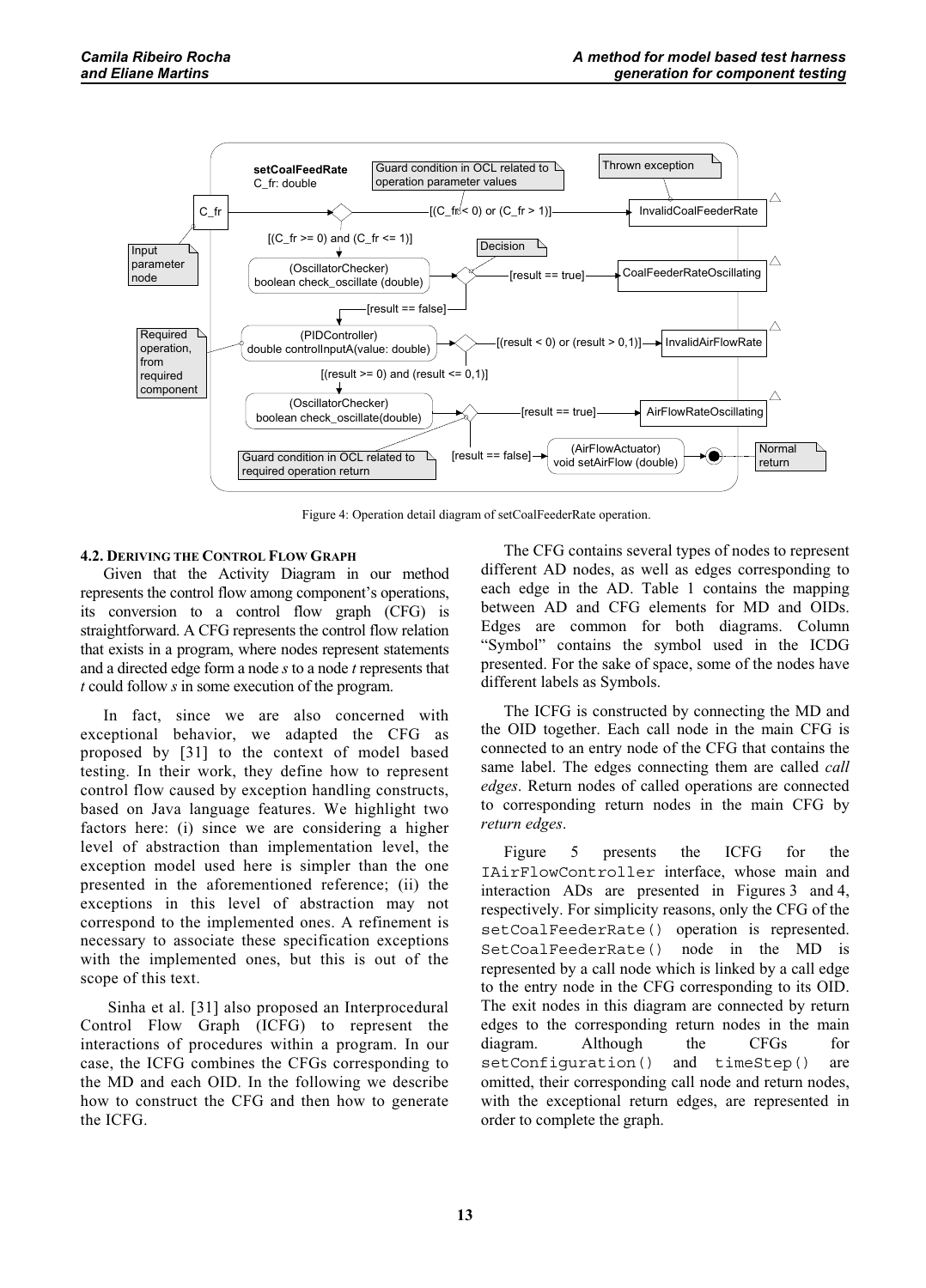| Table 1: Activity Diagram to CFG elements mapping. |  |  |
|----------------------------------------------------|--|--|
|----------------------------------------------------|--|--|

|             | <b>AD Element</b>          | <b>CFG Element</b>                                                                                                                            | <b>Symbol</b>    |
|-------------|----------------------------|-----------------------------------------------------------------------------------------------------------------------------------------------|------------------|
|             | Entry node                 | Entry node designated as "main" (entry point of the diagram)                                                                                  | main             |
|             | <b>Action Node</b>         | Operation node, containing operation signature                                                                                                | Vi               |
| Diagram     | <b>Structured Activity</b> | Operation node, containing operation signature, followed by a return node.                                                                    |                  |
| $M$ ain     | Decision node              | Predicate nodes                                                                                                                               |                  |
|             | End node                   | Node labeled as NE (normal exit node), or containing the exception raised<br>(exceptional exit node)                                          | <b>NEi</b><br>EE |
| $rac{1}{2}$ | Entry node                 | Entry node, labeled with the signature of the operation being modeled (this node<br>should be included even if the ODD have parameters nodes) | oper.            |
|             | <b>Action Node</b>         | Call (containing the required operation signature) and return nodes (one to each data<br>type possible for return)                            | Di<br><b>NR</b>  |
|             | Parameter Node             | Parameter nodes, containing the parameter.                                                                                                    | Par.             |
|             | Decision node              | Predicate nodes                                                                                                                               | P                |
|             | End node                   | Node labeled as NR (normal return), or containing the exception raised (exceptional<br>return)                                                | <b>NR</b><br>ΕF  |
|             | From predicate nodes       | Control Flow Edge, containing the guard condition                                                                                             | OCI              |
| Edges       | To exceptional exit node   | Exceptional Edge: Connects the operation node to the exceptional exit node.                                                                   |                  |
|             | Other                      | Control flow edge                                                                                                                             |                  |



Figure 5 : ICFG for IAirFlowControl component.

#### **4.3. TEST CASE DERIVATION**

Test cases are derived according to a given adequacy criterion, which determines which elements (e.g., functions, code instructions) are to be exercised during testing. In graph-based test case generation, the criteria are generally defined in terms of elements of the graph. So, for example, the "all nodes" criterion requires test cases to be generated so that each node of the graph is visited at least once. Our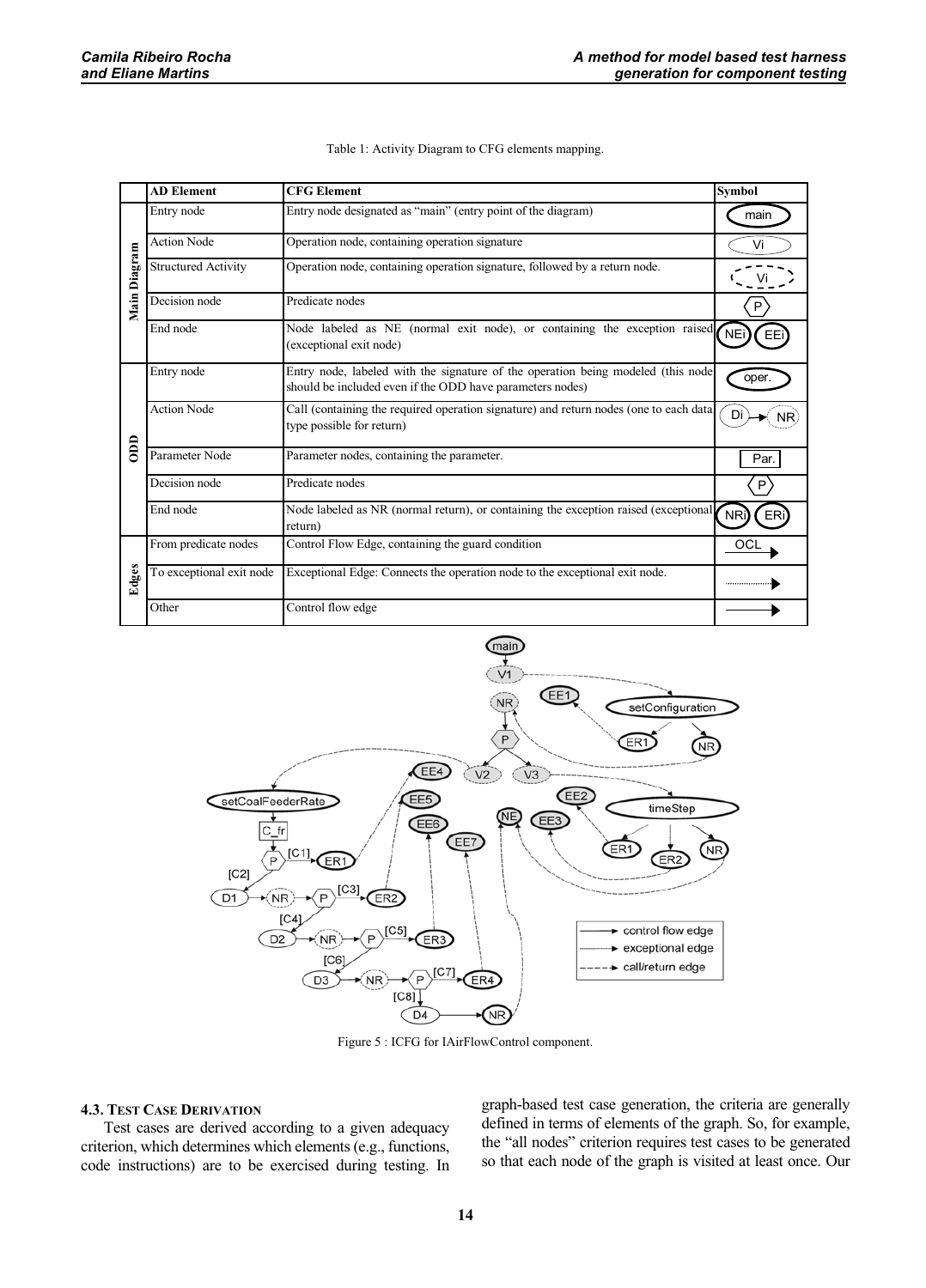goal is to satisfy the "all-edges" test criterion. In this criterion, every edge is covered at least once. We choose this criterion because it is easy to implement; for example, a depth-first search algorithm (DFS) can be used for that purpose. Also, its error detection capabilities are better than the "all nodes" criterion.

Another concern of the approach is the derivation of test cases that are independent of each other. This is recommended since they are easier to execute and maintain. For that purpose, we adopt a path-oriented test case generation, where paths are obtained from the graph until the criterion is satisfied. A path is a sequence of edges from an origin to a destination node. Our interest is in complete paths, that is, paths starting at the main entry node and ending at an exit node of the ICFG.

One problem that we have to cope with is the existence of loops (or cycles in the graph). We do not address this problem here; we consider only loop-free paths [6], where no node or edge is repeated in the path. Of course, criteria that cover loops should also be considered in the future, but for now, our concern is to present how to derive test cases using a hierarchy of ADs and to show the viability of the approach.

A path obtained from traversing the ICFG (Figure 5) with a DFS algorithm is shown in Figure 6. It comprises main and interaction diagram nodes, and has the CoalFeederRateOscillating exception as the expected result. Node contents that were replaced by symbols are specified in the corresponding notes.



Figure 6: Path extracted from the ICDG graph.

#### **4.4. TEST CASE SPECIFICATION**

The paths obtained previously contain all information necessary to create test cases. However, they are not easily manipulated by a tool. To cope with this limitation, we propose TestML, a notation that uses XML (*Extended Markup Language*) to represent test cases. TestML allows the specification of a test case description that is platform independent but is readable and processable by tools. We designate a test case described in TestML as an abstract test case, as it is not yet executable.

TestML was inspired in other works [8, Ch. 9; 11; 28] but in some previous languages test cases can depend on others (e.g., [11]). This is not the case in our testing method: test cases are independent by construction, as each represents a complete usage scenario of a component.

The main constructs of TestML are represented in the metamodel shown in Figure 7. Each class in this metamodel corresponds to a TestML tag. A TestSuite is a set of test cases that satisfy a given criterion. A *TestCase*, on the other hand, contains a set of calls to the CUT interface operations (*OperationCall*), and may also have an *ExpectedResult* corresponding to the result expected after the operation sequence execution.

Each operation may contain *CallArguments*, with information of each input parameter, and may also be associated with an *ExpectedResult*. In case the operation requires other operations during execution, the test case has a *SetUp* tag, containing a list of required operations (*StubCalls*). These required operations also have *Results*, which will be used for setting stubs return values.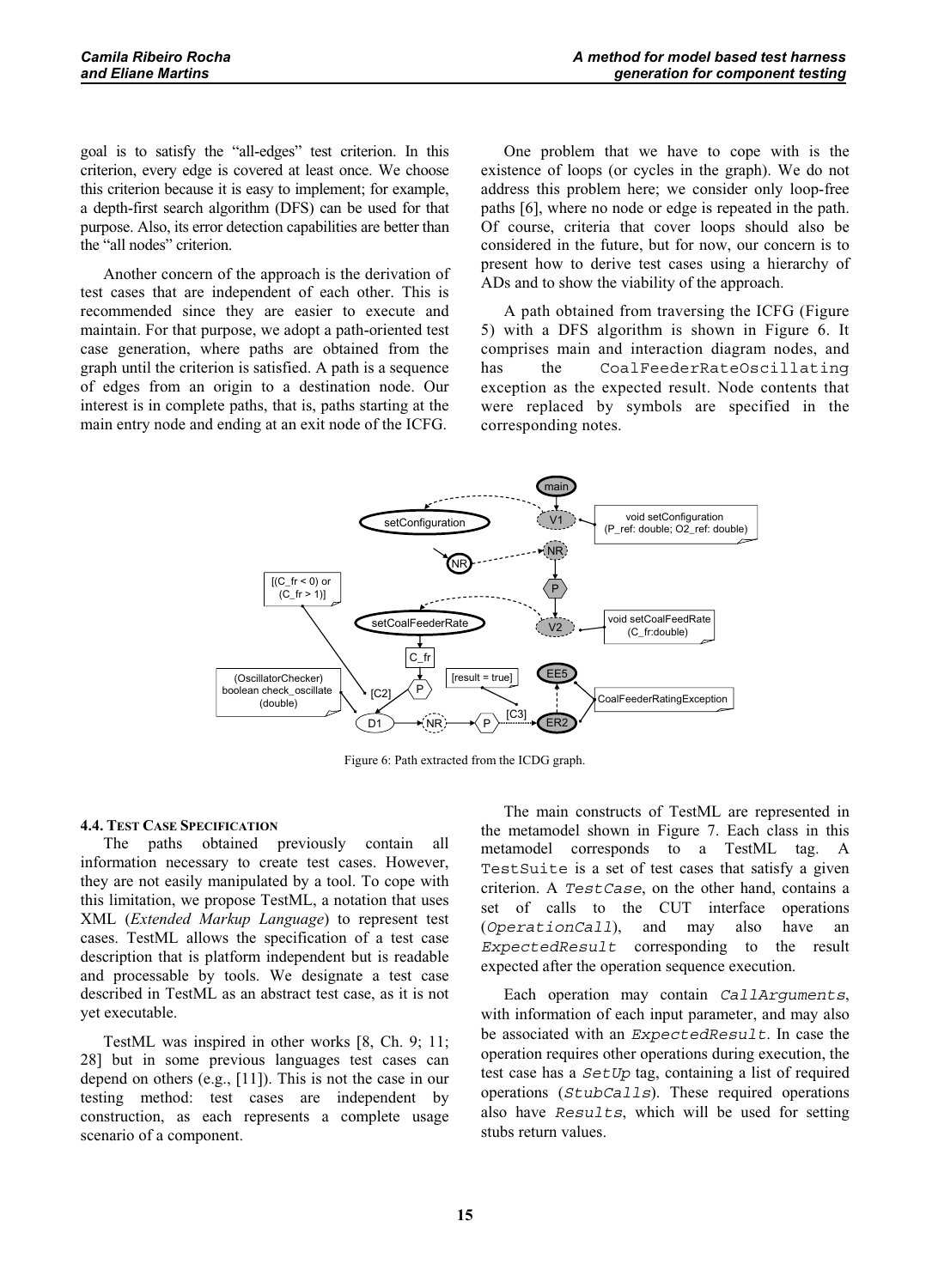

Figure 7: Test metamodel.

*CallArguments* and Results tags may also contain *TestCaseConstraints*, which store guard conditions related to arguments or return values. In test data generation phase, these conditions are replaced by *Data* or *Object* tags, which contain actual data.

In order to convert a selected path into an abstract test case, it is necessary to define a mapping between a path (nodes and edges) of the ICFG and a construct of TestML. This mapping is as follows:

- Entry node: if on the MD, initiates a new test case; else, initiates a *SetUp* tag inside the corresponding *OperationCall*.
- Action node: if on the MD, creates an *OperationCall* tag and its corresponding *CallArguments* (based on the operation signature); else, it is a required operation call, which is converted to *StubCall*.
- Call node: initiates an *OperationCall* tag on the MD.
- Parameter node: if it follows an entry node, then it creates a *CallArgument*; else, if it precedes an exit node, it can be part of the *ExpectedResult*.
- Predicate node: each guard condition is converted to *TestCaseConstraint*, placed after the *CallArgument* or in *StubCall.Result* that precedes the Predicate node. After *StubCall.Result* receives the *TestCaseConstraint*, *StubCall* is closed.
- Normal or exceptional return node: create the *ExpectedResult* tag, closing the *OperationCall*.

- Normal or exceptional exit node: close *TestCase*, indicating the *TestCase.ExpectedResult*.

Figure 8 shows the abstract test case corresponding to the path in Figure 7. Line 3 contains an *OperationCall* tag corresponding to the V1 call node in Figure 7. Since this node is in the main diagram, a *SetUp* tag is also created.

## **4.5. TEST DATA AND ORACLE GENERATION**

A test case as specified in Figure 8 is not complete, as the operations parameter values, as well as their expected results, are not present. These steps are not yet automated, but we give some guidelines on how these can be obtained.

In what concerns test data generation, the goal is to select parameter values that satisfy the path conditions [6], i.e., the predicates that must be true for the path to be exercised during execution. The *TestCaseConstraint* tags represent these conditions; they are shown in lines 8 and 13 of Figure 8. The first is related to the input parameter of the provided operation setCoalFeedRate, and the second to a return value for the required operation check\_oscillate, implemented by a stub. Data values that instantiate a test case must satisfy the predicates on *TestCaseConstraint*. After obtaining data values, *TestCaseConstraint* tags are replaced by Data tags, containing actual values. These tags have the form "<Data>V</Data>", where V represents values such as int, float, string or char. An example is shown in Figure 9; the first box is extracted from the specification given in Figure 8 and the last presents the modified specification after data selection.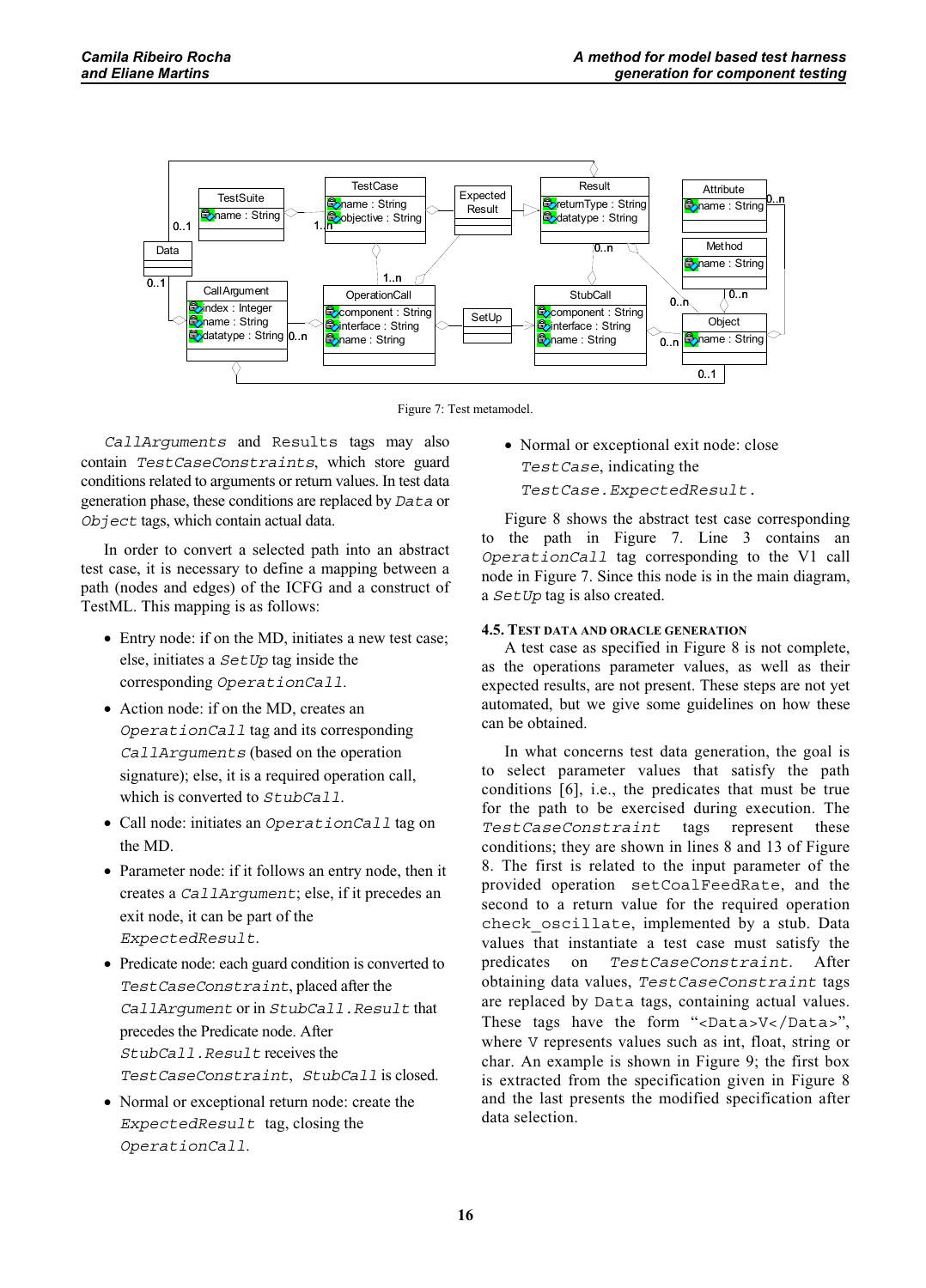|    | $1$ <testsuite></testsuite>                                                                                              |
|----|--------------------------------------------------------------------------------------------------------------------------|
| 2  | <testcase name="testIP1" objective="" seq="0"></testcase>                                                                |
|    | <!-- This OperationCall corresponds to V1 node --!>                                                                      |
| 3  | <operationcall <="" component="AirFlowController" interface="IAirFlowController" td=""></operationcall>                  |
|    | name="setConfiguration">                                                                                                 |
| 4  |                                                                                                                          |
| 5  |                                                                                                                          |
|    | <!-- This OperationCall corresponds to V2 node --!>                                                                      |
| 6  | <operationcall <="" component="AirFlowController" interface="IAirFlowController" td=""></operationcall>                  |
|    | name="setCoalFeedRate">                                                                                                  |
|    | <!-- This CallArgument corresponds C fr node --!>                                                                        |
| 7  | <callargument datatype="double" index="0" name="C fr"></callargument>                                                    |
|    | <!-- This TCConstraint corresponds to C fr following edge --!>                                                           |
| 8  | <testcaseconstraint><math>[(C \text{ fr} &gt; = 0)</math> and <math>(C \text{ fr} &lt; = 1)]</math></testcaseconstraint> |
| 9  |                                                                                                                          |
| 10 | <setup></setup>                                                                                                          |
|    | <!-- This StubCall corresponds to D1 node --!>                                                                           |
| 11 | <stubcall <="" name="OscillatorChecker" td="" type="interface"></stubcall>                                               |
|    | operation="check oscillate">                                                                                             |
| 12 | <result datatype="boolean" type="normal"></result>                                                                       |
| 13 | <testcaseconstraint>[result == true]</testcaseconstraint>                                                                |
| 14 | $\langle$ Result>                                                                                                        |
| 15 | $\langle$ /StubCall>                                                                                                     |
| 16 | $<$ /SetUp>                                                                                                              |
|    | <!-- This OperationCall.ExpectedResult corresponds to ER2 node --!>                                                      |
| 17 | <expectedresult datatype="CFRO" resulttype="exceptional"></expectedresult>                                               |
| 18 |                                                                                                                          |
| 19 |                                                                                                                          |
|    | <!-- This TestCase. Expected Result corresponds to EE2 node --!>                                                         |
| 20 | <expectedresult datatype="CFRO" resulttype="exceptional"></expectedresult>                                               |
| 21 |                                                                                                                          |
| 22 |                                                                                                                          |
|    | $23$                                                                                                                     |

Figure 8 : File in TestML generated from path in Figure 6.

```
7
8
9
</CallArgument>
  <CallArgument index="0" name="C_fr" datatype="double">
    <TestCaseConstraint>[(C_fr >= 0) and (C_fr <= 1)]</TestCaseConstraint> 
7
8
9
  <CallArgument index="0" name="C_fr" datatype="double">
    <Data>0</Data>
  </CallArgument>
```
Figure 9: Converting path conditions into test data.

TestML also allows objects as parameters, as indicated in the metamodel of Figure 7. In this case, the Object tag is used instead. Object attributes can either initialized using the Attribute tag or using the object operations, in which case the Method tag is indicated.

In the future, test data selection can be automated. There are tools that can generate test data based only on the test case syntax and on the type of data values such

as RIDDLE  $[19]$  and PROTOS<sup>5</sup>. We are investigating the use of heuristics to this problem [1].

Another important issue in test case generation is the production of an oracle, a mechanism to decide whether or not a given output is correct for a given input. We propose two mechanisms for that purpose. One consists in the use of assertions that are embedded into the component to detect interface violations at runtime. These assertions are part of the built-in testing

<sup>5</sup> http://www.ee.oulu.fi/research/ouspg/protos/index.html.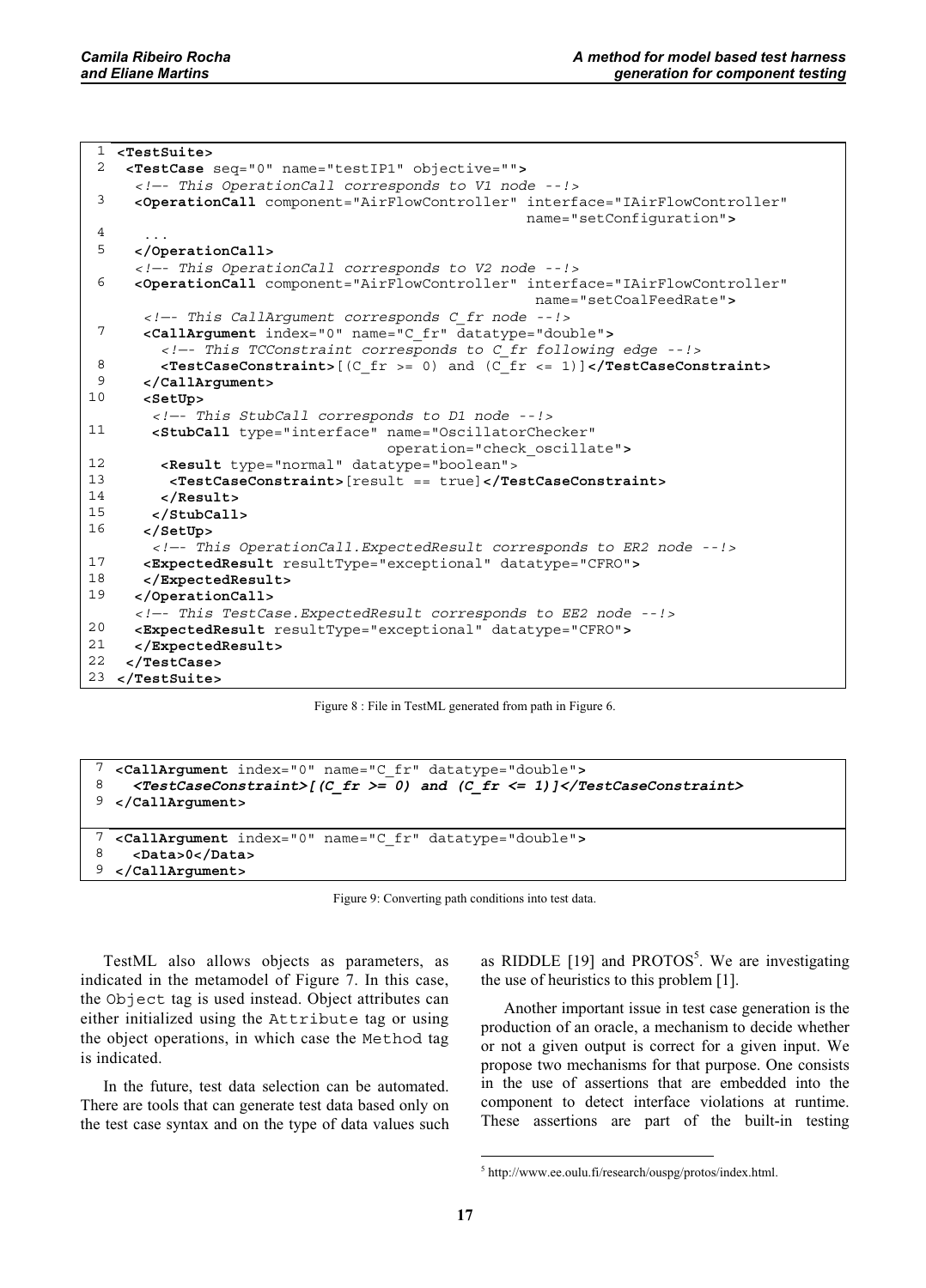capabilities of a testable component [30]. The *ExpectedResult* tags of TestML provide the other oracle mechanism. In this case, test analysts fill the expected outputs manually. The operation postcondition, when stated in the specification, can also be used to guide this task.

#### **4.6. IMPLEMENTATION ISSUES**

In this section we present the guidelines on how to convert test cases in TestML to an executable form. For this example we considered test cases implemented in Java, based in the JUnit framework.

The test architecture is composed of four main elements: the driver (which is derived from the TestSuite class of the JUnit framework), the test cases (which are subclasses of the JUnit TestCase class), the CUT and the stubs (which implement the CUT's required interfaces).

In the following we describe how test cases and stubs are implemented from the TestML specification.

#### **4.6.1. TEST CASE IMPLEMENTATION**

A test case in JUnit executes four steps: set up, exercise, verify and clean up. **Erro! A origem da referência não foi encontrada.** presents the Java code corresponding to the TestML specification of Figures 8 and 9.

During the *setup* phase (implemented by the setup() method of the TestCase class), the test configuration (also called fixture) is created for each test case. The CUT is instantiated, as well as stubs necessary for the test case as indicated in the *StubCall* tags.

In the *exercise* step, the test case invokes the operations of the CUT's provided interfaces. Since exceptions may be returned by these operations, the invocation is in a try-catch block. The operations are obtained from *OperationCall* tags, using *CallArgument* tags contents as parameter values. If the called operation requires some stub setup, this is done before its invocation, using information obtained from Result tags in the corresponding *StubCalls*. Lines 4 to 6 on **Erro! A origem da referência não foi encontrada.** shows the invocation of the setCoalFeederRate() operation. Before calling this operation, the OscillatorChecker stub is configured (Line 7).

In the *verification* phase, actual results are compared to expected ones, which are given in the *ExpectedResult* tag in TestML. Verification is implemented using assert methods from JUnit. There is one verification for normal values at the end of the try block, and another in the catch block to check if the expected exception was raised. In the example of **Erro! A origem da referência não foi encontrada.**, it can be noticed that the assertion inside the try block returns false, as an exception was expected for this test case. On the other hand, the assertion on the catch block returns true if the raised exception is the one expected.

Outside the try-catch block, the *cleanup* step ends the test case, releasing resources allocated during the declaration part. In the example, this step was not implemented, as Java's provided garbage collection was enough in that case.

```
1
 2
 3
 4
  5 
 6
 7
 8
 9
10
11
12
13
14
15
16
17
}
   public void testIP1 () { 
      //set up phase: stubs instantiation and link to the CUT (omitted) 
      try { 
         //exercise phase 
         cut.setConfiguration(0,0); 
         //setCoalFeederRate stub preparation before method invocation 
         stubOscillatorChecker.setcheck_oscillate(new Boolean(true)); 
         cut.setCoalFeederRate(0); 
         //phase evaluation: As an exception is expected, a normal return
         //means a failure 
        assertFalse("Exception not raised", true); 
       } catch (Exception e) { 
        DeclaredException ed = (DeclaredException)e; 
         //exception type is compared 
         assertEquals(ed.getInitialCause().getClass().getName(),"CFRO"); 
         }
```
Figure 10: Java code for the test case presented in Figure 8.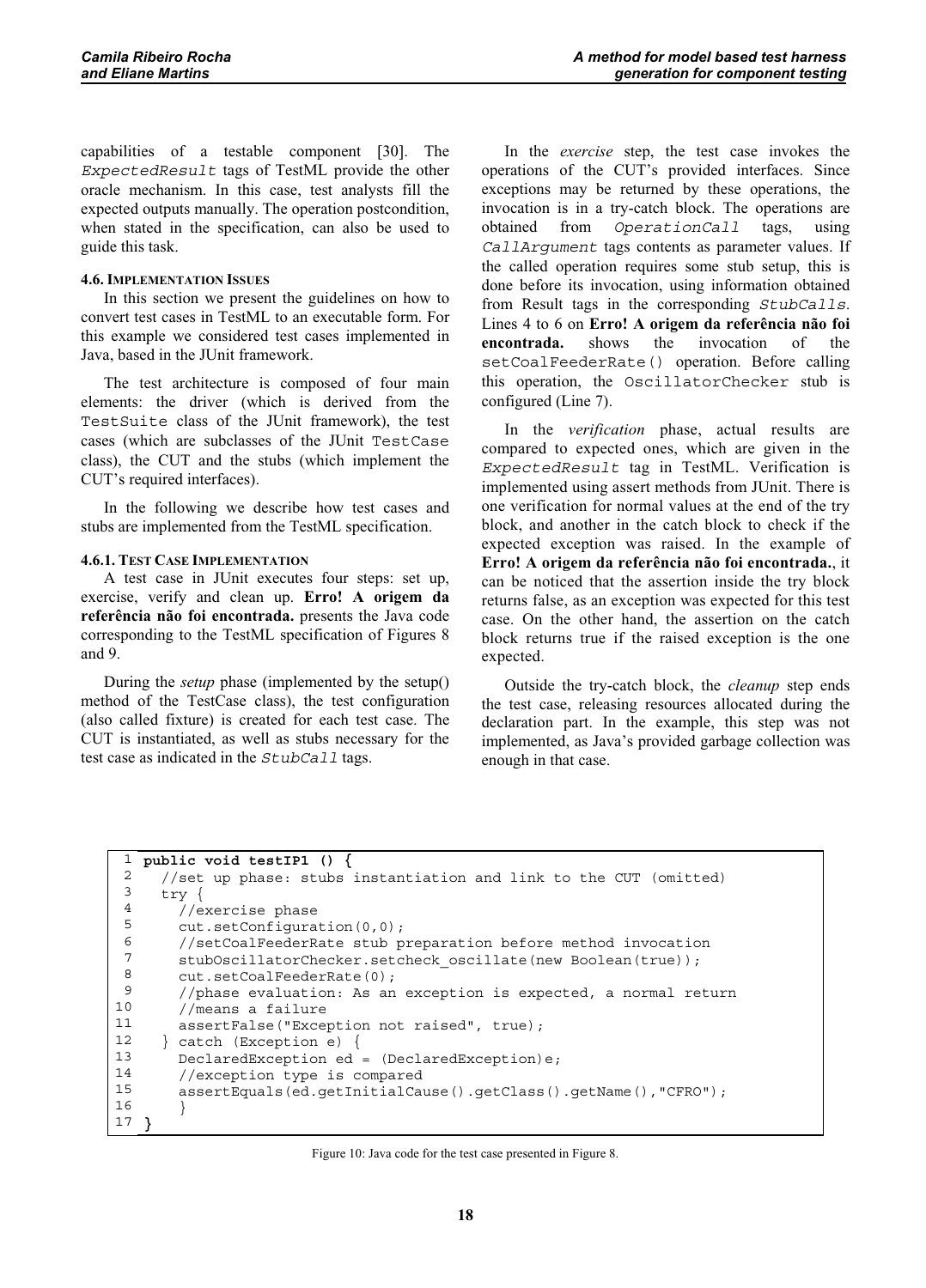#### **4.6.2. STUBS IMPLEMENTATION**

In Section 2 we presented some patterns for stub generation. From these patterns, we used Binder's server stub, which is configurable according to Meszaro's proposal. In this way, in addition to the CUT's required interfaces, the stub should also have a setup interface to allow its configuration for test case execution. The stubs are implemented as a combination of Gorst's responder and saboteur idioms.

The stub's setup interface contains a FIFO queue to store the values to be returned each time it is called during test case execution. As the execution proceeds, the used values are removed from the queue [20]. Differently from Gorst's proposal, the stub may return either normal or exceptional values. For this to occur, the stub receives a generic data type as input parameter (e.g. an Object in Java). This flexibility is important to facilitate stub implementation, as normal and exceptional values may occur in an execution of an operation.

Figure 11 presents the Java code of the stub that implements the check\_oscillate operation from the OscillatorChecker component. This stub could simulate other OscillatorChecker's operations if they are required in other OIDs. The operation setcheck oscillate() belongs to the stub setup interface, and it is called by the test case during setup to include values in the queue, check\_oscillateVector. These values are obtained from *StubCall.Result* tags.

The check\_oscillate() operation belongs to the required interface implementation. The stub execution is as follows: first, the element in the front of the response queue (check\_oscillateVector) is removed, corresponding to the value to be passed to the CUT at that point of the test case execution. Then, its type is analyzed: if it is a Boolean, it is converted to the primitive type and returned. If it is an Exception, that exception is raised.

```
1
2
3
4
5
6
7
8
9
10
11
12
13
14
15
16
17
18
19
20
21
22
   private Vector check_oscillateVector = new Vector(100); //queue 
   //Stub setup: method receives and includes the values in the queue 
   public void setCheck_oscillate(Object ito) { 
       check_oscillateVector.add(ito); 
   }
   //Required method implementation 
   public boolean check_oscillate(double value) throws Exception{ 
     Object o = check oscillateVector.firstElement();
      check oscillateVector.removeElementAt(0);
       //normal return 
       if (o.getClass().getName().equalsIgnoreCase("java.lang.Boolean")) { 
      Boolean it = (Boolean)o;
       return it.booleanValue(); 
       } 
       //exception raising 
      else if (o instanceof java.lang.Exception)) { 
        Exception e = (Exception)o;
         throw e; 
     } 
       throw (new Exception("Stub OscillatorChecker internal error.")); 
   }
```
Figure 11 : Java code of the stub of OscillatorChecker.check\_oscillate operation.

## **5. CASE STUDY**

This case study consisted on the development and testing of a subsystem that was part of a financial system. The subsystem was being developed by a Brazilian company specialized in banking automation. The subsystem that we used has the responsibility for: (i) handling requests, deliveries and cancellations of checkbooks; (ii) handling account contracts and (iii) including additional credit limits. Two MSc students (for the development and testing process, respectively) and two company employees composed the team.

The system was developed using the MDCE+ method (Section 4), which extends the UML Components methodology [13] to allow the development of idealized fault-tolerant components (IFTC) [1]. An IFTC is a component in which the normal and abnormal activities are implemented as separate components which communicate with each other during error situations; connectors can be used to link both parts. The goal of an IFTC is to provide a means to structure fault-tolerant systems, so that the exception handling mechanisms used to achieve faulttolerance do not cause a great impact on system complexity.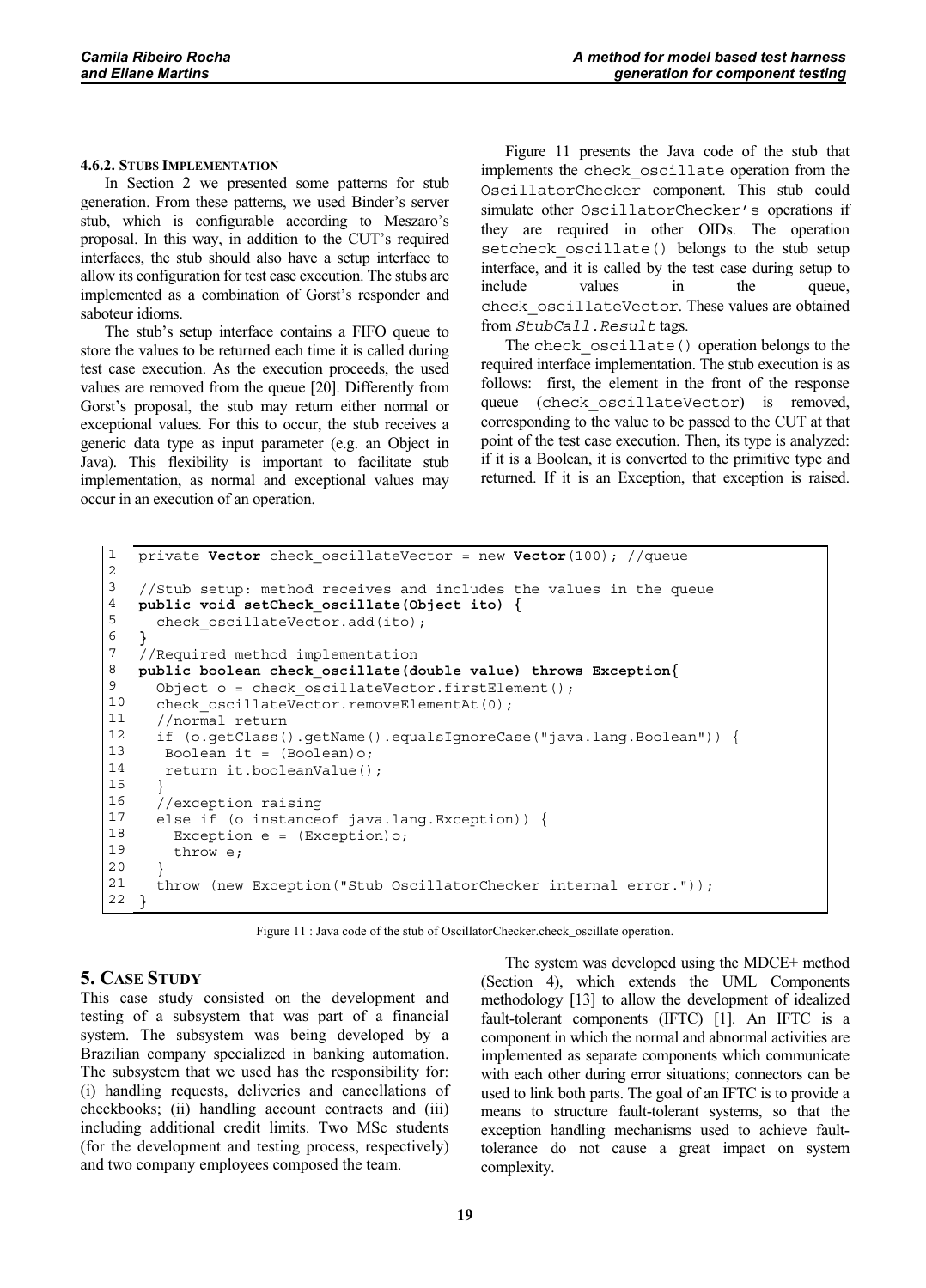Eight IFTCs were developed; four of them to implement system use cases, called *system components* [13]; and another four to implement data storage services, designated *business components*. For testing purposes, only system components were chosen as they implement system functionalities. These components are listed in Table 2.

MDCE+ proposes exception handlers reuse, allowing an abnormal component to be part of different IFTCs. If different (system or business) components can raise similar exceptions, their handlers can be grouped in a single abnormal component. An example is the agencyHandler component, which groups all the exceptions related to the agency data type, raised either by business or system components. Using this approach, system components were constructed by combining normal components (a total of four) and exception handlers (a total of nine); these components are listed in Table 3.

Table 2 summarizes our main test results. The number of nodes and edges shows the complexity of each component's ICFG. The number of generated test cases is also presented, together with the number of failures that occurred during test execution. The number of failures detected by each oracle mechanism, described in Section 4.5, is also indicated. Both mechanisms detected the same failures, except in one case, where the expected result in the test cases detected one more failure. The reason is that the built-in assertions are not good in detecting whether a specific output is produced for a given input, which justifies the verification step in a test case (c.f. 2).

| Component*                 | <b>ICFG</b><br>nodes | <b>ICFG</b><br>edges | <b>Test</b><br>Cases | <b>Failures</b><br>detected<br>by test<br>cases | <b>Failures</b><br>detected<br>by built-<br>in self-<br>checking |
|----------------------------|----------------------|----------------------|----------------------|-------------------------------------------------|------------------------------------------------------------------|
| CaptureCheck<br>Operations | 37                   | 51                   | 27                   | $\mathfrak{D}$                                  |                                                                  |
| suspendCheck<br>Operations | 50                   | 64                   | 23                   | 2                                               | $\mathfrak{D}$                                                   |
| account<br>Operations      | 106                  | 135                  | 47                   | 4                                               | 3                                                                |
| checkbook<br>Operations    | 102                  | 140                  | 47                   | $\mathcal{D}$                                   | $\mathfrak{D}$                                                   |

Table 2 : Test execution statistics

We also measured the code coverage achieved by the test cases. The results are presented on Table 3. Notice that, although our approach does not consider the source code for test case generation, the code coverage achieved was high. The average coverage for normal components was 94%, and for handlers, 83%.

For normal components, the code that was not covered corresponds to metadata operations (used to define component interfaces, for example). These operations are part of the MDCE+ architecture but were not used during component operation.

For the testing of exceptional components, the code not covered comprised handlers for exceptions only raised by business components. This way, they were considered as being part only of business IFTCs and, consequently, out of test scope. *AgencyHandler*, for example, groups three exceptions: (i) *agencyIsClosed* and (ii) *agencyNotRegistered*, which may be thrown by all system components (except *suspendCheckOperations*); and (iii) *invalidAgency*, which is only thrown by the business component *AgencyManager*. As AgencyManager is out of testing scope, the handler for the *invalidAgency* exception was not covered during the tests.

| Component*               | LOC | Code     | <b>Decision</b> |
|--------------------------|-----|----------|-----------------|
|                          |     | Coverage | Coverage        |
| captureCheckOperations   | 109 | 88%      | 96%             |
| suspendedCheckOperations | 88  | 96%      | 97%             |
| accountOperations        | 154 | 95%      | 100%            |
| checkbookOperations      | 167 | 98%      | 100%            |
| agencyHandler            |     | 71%      | 100%            |
| suspendedCheckHandler    | 8   | 87%      | 100%            |
| captureCheckHandler      | 19  | 84%      | 100%            |
| clientHandler            | 7   | 85%      | $100\%$         |
| bankHandler              | 5   | 80%      | 100%            |
| accountHandler           | 13  | 76%      | 100%            |
| typeHandler              | 6   | 83%      | 100%            |
| checkbookHandler         | 22  | 80%      | 100%            |
| transactionHandler       | 5   | 100%     | 100%            |

Table 3 : Code coverage statistics.

\*Not all the component internal classes were considered during the measurement, but only classes that implement interfaces intead. The ones that were part of the architectural framework structure were not considered.

## **6. RELATED WORK**

In this section, we present related work on test case generation from behavior models, and on stub generation. Of course, we are far from being exhaustive. Our intent is to present the work that in some sense served as a basis for the approach presented here.

#### **6.1. TEST CASE GENERATION**

Edwards [14] proposes a method using both built-in (BIT) mechanisms and test case generation. BIT mechanisms are embedded code used for testability improvement. In this case, BIT mechanisms are used for CUT contract checking during execution, working as a test oracle. Test cases are derived from flow graphs, which model component behavior. This work is very similar to ours, although they do not consider test of isolated components, only integrated ones. In this case, BIT mechanisms are included in all the involved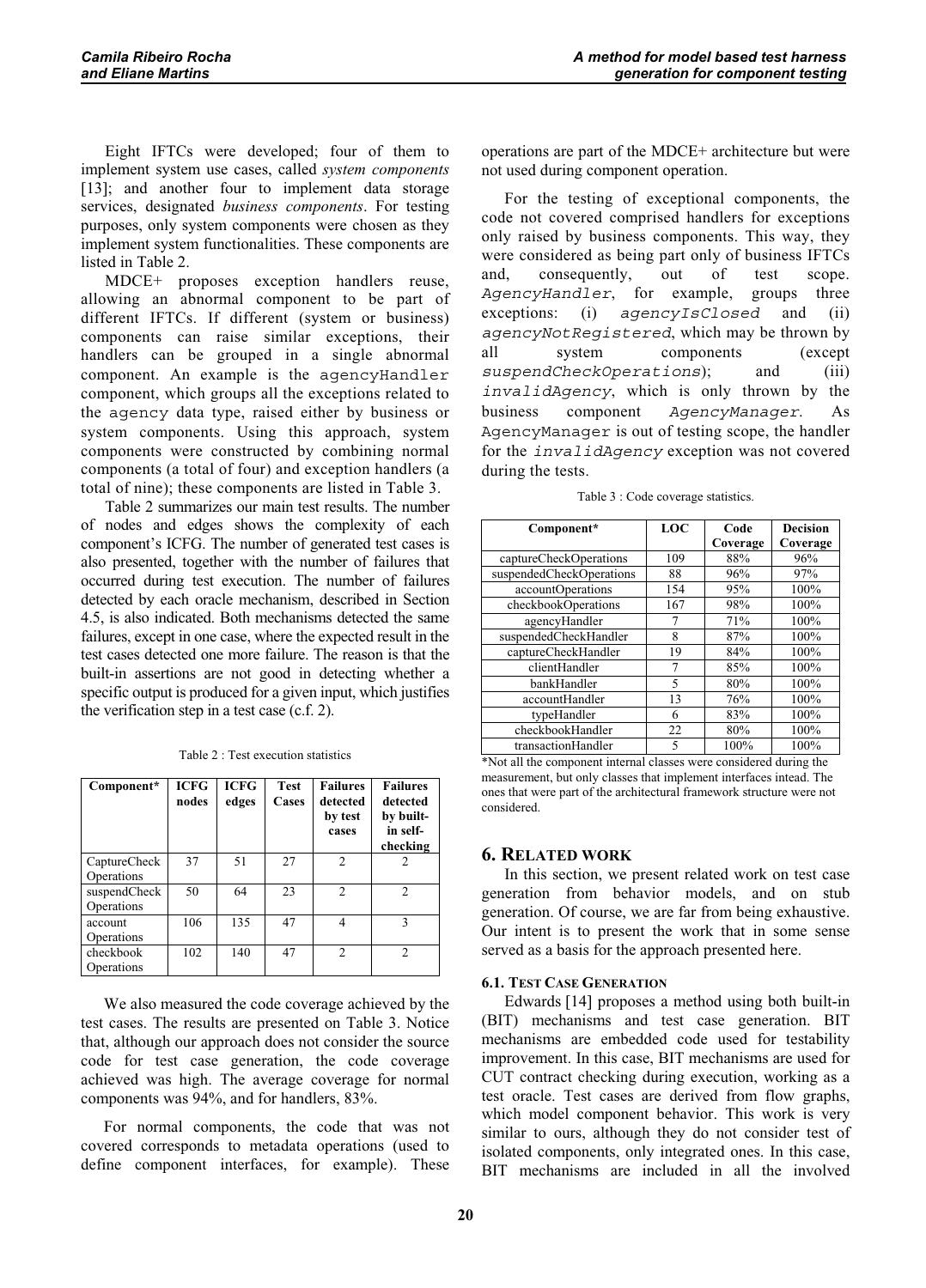components to facilitate fault locations. However, they do not present guidelines for stubs generation. Also, the graph is not obtained from UML models in our method.

Briand and Labiche [9] propose TOTEM (Testing Object-orienTed systEms with the unified Modeling language). Many different models created by development teams are used for test case generation: use cases, interaction diagrams (sequence or collaboration) and class diagrams. Test cases are generated from activity and interaction diagrams, characterizing a gray box testing method, as the class structure of the system must be known. This is the main limitation of TOTEM for component testing, as it cannot always be assumed that a component's internal structure is available. Our approach, instead, is completely black box, and needs no information about a component's internal details.

Bundell et al. [11] propose the Component Test Bench tool (CTB) for test case development and execution. This tool offers an editor where a tester can code test cases using a format based on XML. Functionalities like oracle generation and test coverage are also provided. When dealing with COTS components, test specifications and a CTB module are also delivered with the COTS, allowing test cases to be customized and executed in in the client's environment. However, test case generation facilities are not offered, nor component specification is available to the client. In our case, component specification is packed together with the component, according to the testable component architecture [30]. Besides contributing for client understanding, the specifications are also used for test case generation.

Another difference between our approach and the ones previously mentioned is that ours explicitly considers the testing of exception handling mechanisms.

## **6.2. TEST STUBS**

Kaiser et. al. [22] present Infuse, a software development environment that supports testing by aiding users in constructing both drivers and stubs. Infuse supports testing of systems implemented in procedural languages such as C. Headers (in C parlance) for the stubs are automatically generated but their contents must be created by hand or by some external mechanism. The main differences from our approach are that our test cases and stubs are automatically generated from a behavior model, and not from the code, and our test cases and stubs are language independent. Although we present an object-oriented design for test harness, tests are generated in XML and can be converted to any language.

SeDiTeC is a tool that uses Sequence Diagrams (SD) to generate tests for Java programs [16]. Drivers are produced automatically from SDs representing the behavior of the program under test. Test stubs for selected classes are generated independently of test cases; the stubs communicate with the driver at runtime to know what they are supposed to do. The advantage is that the stubs are regenerated only when the interface of the stubbed class changes. The stub behaves as specified in the SD. In our case, the stubs are test case specific, hence we do not need a behavior model for the component being stubbed.

Lloyd and Malloy [23] present a study for testing objects in the presence of stubs. Their work describes how to construct minimal implementations for stubs, in order to reduce the generation effort. Test cases for a class are obtained from a Method Sequence Graph, which allows the generation of the sequence of method invocations to test a class. However, they do not describe how to produce stubs automatically. Besides, since the stubs cannot throw exceptions, this poses a problem to test exceptionhandling mechanisms.

Bertolino et al. [7] present Puppet (Pick UP Performance Evaluation Test bed) for evaluating Quality of Service (QoS) characteristics of Web Services (WS). Their method provides tools for the automatic generation of a test bed, based on QoS specifications of both the service under test and the interacting services. Stubs are generated in order to replace required services; their generation is based on service description in WSDL, a standard in WS communities, and in service agreements specification. The former is used to generate the stub skeleton, whereas the latter is used to obtain the parameterizable code that simulates the QoS constraints. They also transform XML definitions into Java code. Stubs generation is mostly automatic, however data values are generated randomly. The main difference is that Puppet considers only non functional scenarios (as latency, delay, reliability), and our method exercises functional implementation. Also, the tool is based on WSDL, which constrains the tools to the WS domain, whereas in our case, we are based on a higher level description, which allows our approach to be applied in other domains.

There are also various tools that support test case implementation and execution. JUnit [26] is an example. However, it is not concerned with test case generation. There are also tools to support the creation of mock objects, which may be useful for stub implementation, but generally they have some limitations, as discussed in Section 2. They are generally implementation language dependent, which can be a problem for components that can be written in different programming languages, and whose source code may not be available.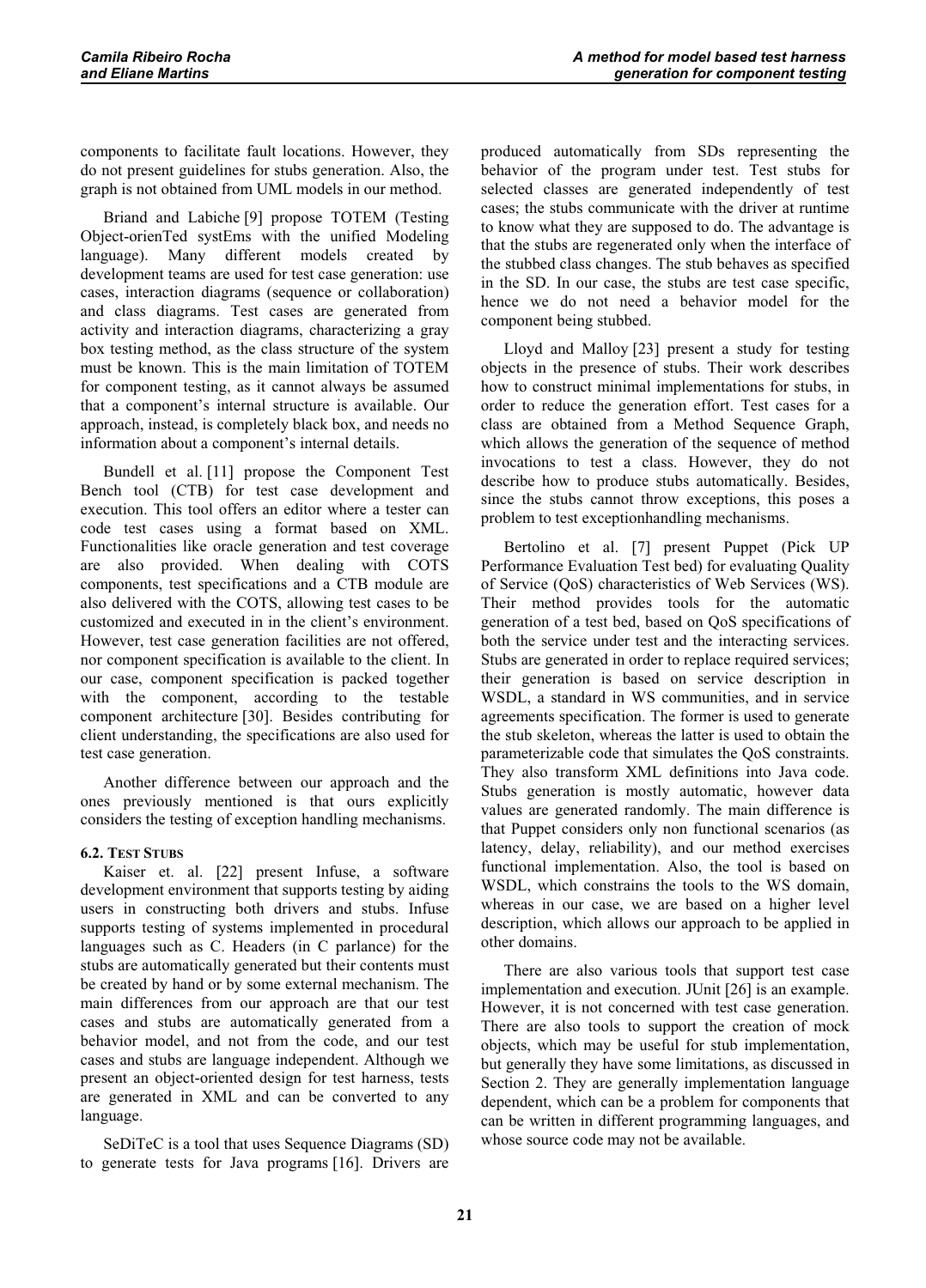## **7. CONCLUSIONS AND FUTURE WORK**

In this paper we presented a method to generate a test harness from UML models. The approach can be useful in situations where stubs are unavoidable, like test driven programming and testing of exception handling mechanisms.

The method considers UML activity diagrams, which models component behavior. The component is considered black box, since only its provided and required interfaces are considered. In this way, test cases generated from this model contain information to exercise the component through its provided interfaces, as well as to prepare the stubs replacing the external components required for test case execution.

As both normal and exceptional behaviors were considered, test cases could exercise exceptionhandling code. In a case study executed in an industrial environment, for an application where more than 2/3 of the code corresponds to exception handling constructions, test coverage was highly satisfactory. For normal components, the average branch coverage achieved was 94%, and for the exceptional ones, the average was 83%. For exception handling mechanisms, high code coverage was achieved mainly because of stubs, allowing the simulation of required components failures. The code not covered, both in normal and abnormal scenarios, were relative to parts not related to the functional behavior (e.g., component architecture configuration) of the components under test.

For a large set of components, it is not possible to create test artifacts for all. We recommended prioritizing the components according to criticality, possibility of reuse, and requirement stability. Components with less priority will be tested during integration and system testing phases. Large components can be treated similarly: only the most critical parts are modeled and tested individually. This should include exception handlers, which usually handles critical functions that are not easily simulated without stubs.

The main advantage of our method is test case generation in a language independent way including exceptional behavior coverage. The method also presents the possibility of stubs creation. The stubs are synchronized with the test cases from UML models, allowing both test cases and stubs to be built early in the development process.

In the future, we intend to address some of the method's limitations, especially those related to automation. For example, concurrency is an aspect that can be represented in UML Activity diagrams but is not yet addressed, due to the difficulty to generate test paths to cover these situations. Another important aspect is the generation of test data. It is our intent to provide automated support to the whole process, that is, from building a testable component through test case generation and execution as well as results analysis.

### **ACKNOWLEDGMENT**

The authors wish to acknowledge the support of CNPq for a MSc fellowship, and the financial support of Finep (1843/04).

## **REFERENCES**

- [1] B. Abreu et al. Automatic Test Data Generation for Path Testing using a New Stochastic Algorithm. In Proceedings of *19th Brazilian Symposium on Software Engineering (SBES)*, Uberlandia, pp. 247-262, 2005.
- [2] T. Anderson, P. Lee. Fault Tolerance: Principles and Practice, 2nd edition. Prentice-Hall, 1990.
- [3] T. Anderson, et al. Protective wrapper development: A case study. *Lecture Notes in Computer Science*, 2580: pp. 1–14, 2003.
- [4] D. Barbosa et al. Spaces a tool for component's functional testing (in portuguese). In Proceedings of *XVIII Brazilian Symposium of Software Engineering - XI Tool Session*. pp. 55–60, 2004.
- [5] K. Beck. Test Driven Development: By Example. Addison-Wesley Longman Publishing Co., Inc., Boston, 2002.
- [6] B. Beizer. Sofware Testing Techniques, 2nd Edition. International Thomson Computer Press, 1990.
- [7] A. Bertolino, G. De Angelis, A. Polini. A QoS Test-Bed Generator for Web Services. *Lecture Notes in Computer Science*, 4607:17-31, 2007.
- [8] R. Binder. Testing object-oriented systems: models, patterns, and tools. Addison-Wesley Longman Publishing Co., Inc, 1999.
- [9] L. Briand, Y. Labiche. A uml-based approach to system testing. In Proceedings of *4th International Conference on The Unified Modeling Language, Modeling Languages, Concepts, and Tools*. Springer-Verlag, London, pp. 194–208, 2001.
- [10] L. Briand, Y. Labiche, Y. Wang. An investigation of graph-based class integration test order strategies. *IEEE Trans. on Software Engineering*, 29(7):594–607, 2003.
- [11] G. Bundell et al. A software component verification tool. In Proceedings of *International Conference on Software Methods and Tools*